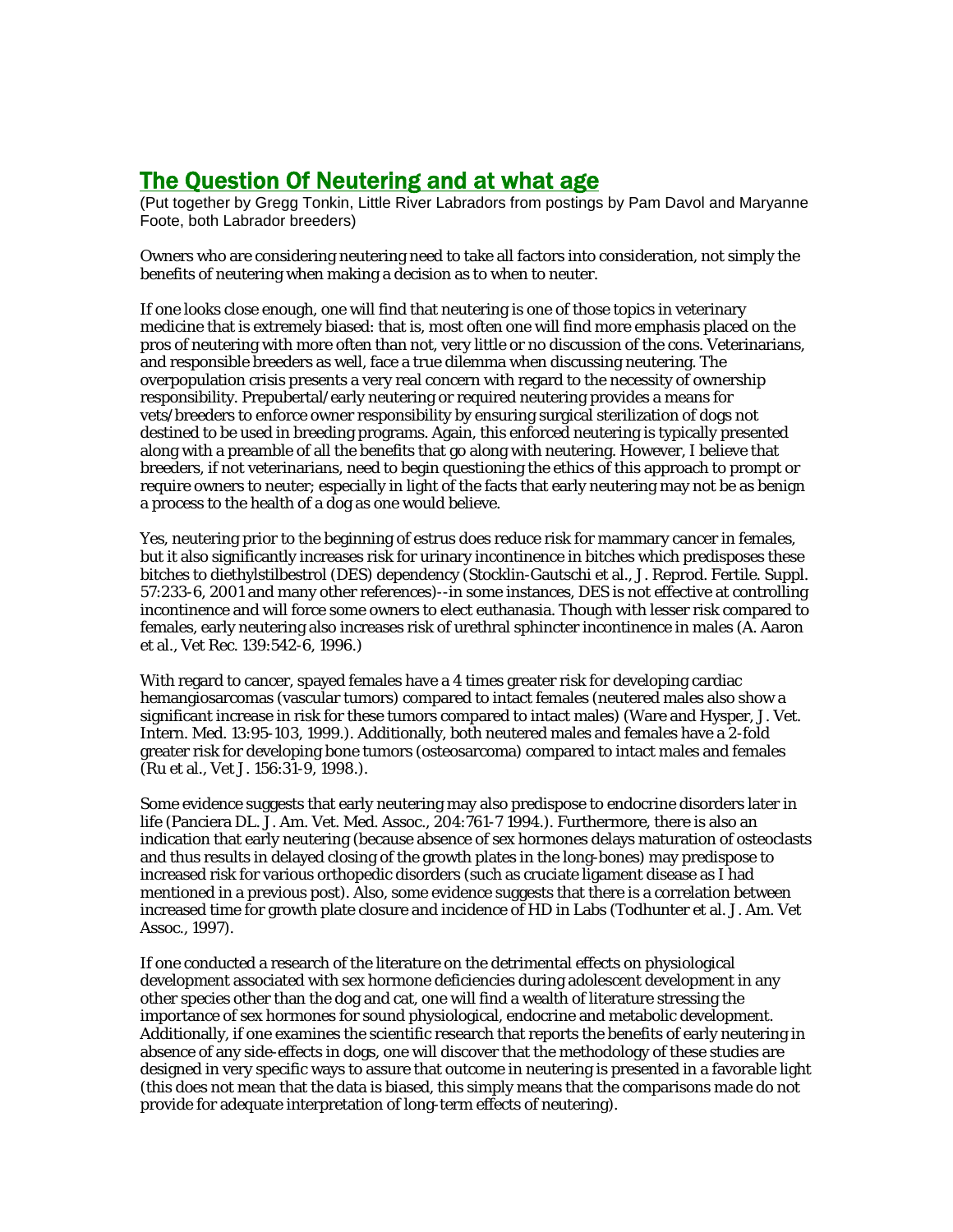In light of this, though it is understandable for vets/breeders to urge dog owners to neuter their pets early with regard to the greater good (i.e. reducing risk of accidental breeding), the physiological soundness of the individual dog should take precedence over any other issues. As such, it is my opinion, based upon the literature that I have reviewed that to reduce risks to physiological soundness, etc, that I am of the personal opinion that dogs should be a minimum of 1 year of age before neutering.

(written by Pam Davol of Wing-In-Wave Labradors, a noted research scientist and a Labrador genetic expert)

## **"And in Addition" To Neuter or not to Neuter...**

There are a number of studies that suggest that those of us with canine athletes should be carefully considering our current recommendations to spay or neuter all dogs at 6 months of age or earlier. A study by Salmeri et al in 1991 (Salmeri et al JAVMA 1991;198:1193-1203) found that bitches spayed at 7 weeks were significantly taller than those spayed at 7 months, and that those spayed at at 7 months had significantly delayed closure of the growth plates than those not spayed (or presumably spayed after the growth plates had closed). The sex hormones close the growth plates, so the bones of dogs or bitches neutered or spayed before puberty continue to grow. This growth frequently results in a dog that does not have the same body proportions as he/she was genetically meant to. For example, if the femur is normal length at 8 months when a dog gets spayed or neutered, but the tibia, which normally stops growing at 12 to 14 months of age continues to grow, then an abnormal angle may develop at the stifle. In addition, with the extra growth, the lower leg below the stifle becomes heavier (because it is longer), causing increased stresses on the cranial cruciate ligament. This is confirmed by a recent study showing that spayed and neutered dogs have a higher incidence of CCL rupture (Slauterbeck JR, Pankratz K, Xu KT, Bozeman SC, Hardy DM. Canine ovariohysterectomy and orchiectomy increases the prevalence of ACL injury. Clin Orthop Relat Res. 2004 Dec;(429):301-5).

In addition, a study in 2004 in JAVMA (Spain et al. JAVMA 2004;224:380-387) showed that dogs spayed or neutered before 5 1/2 months had a significantly higher incidence of hip dysplasia than dogs spayed or neutered after 5 1/2 months of age. If I were a breeder, I would be very concerned about this, because it would mean that I might be making incorrect breeding decisions if I were considering the hip status of pups I sold that were spayed or neutered early. Interestingly, this same author also identified an increased incidence of sexual behaviors in males and females that were neutered early.

A number of studies, including the one by Spain referenced above, have shown that there is an increase in the incidence of female urinary incontinence in dogs spayed early. This problem is an inconvenience, and not usually life-threatening, but nonetheless one that requires the dog to be medicated for life.

Yes, there is the concern that there is an increased risk of mammary cancer if a dog has a heat cycle. But it is my observation that fewer canine athletes develop mammary cancer as compared to the number that damage their cranial cruciate ligaments. In addition, only about 50 % of mammary cancers are malignant, and those that are malignant don't metastasize very often, particularly in these days when there is early identification and removal of lumps found on our dogs.